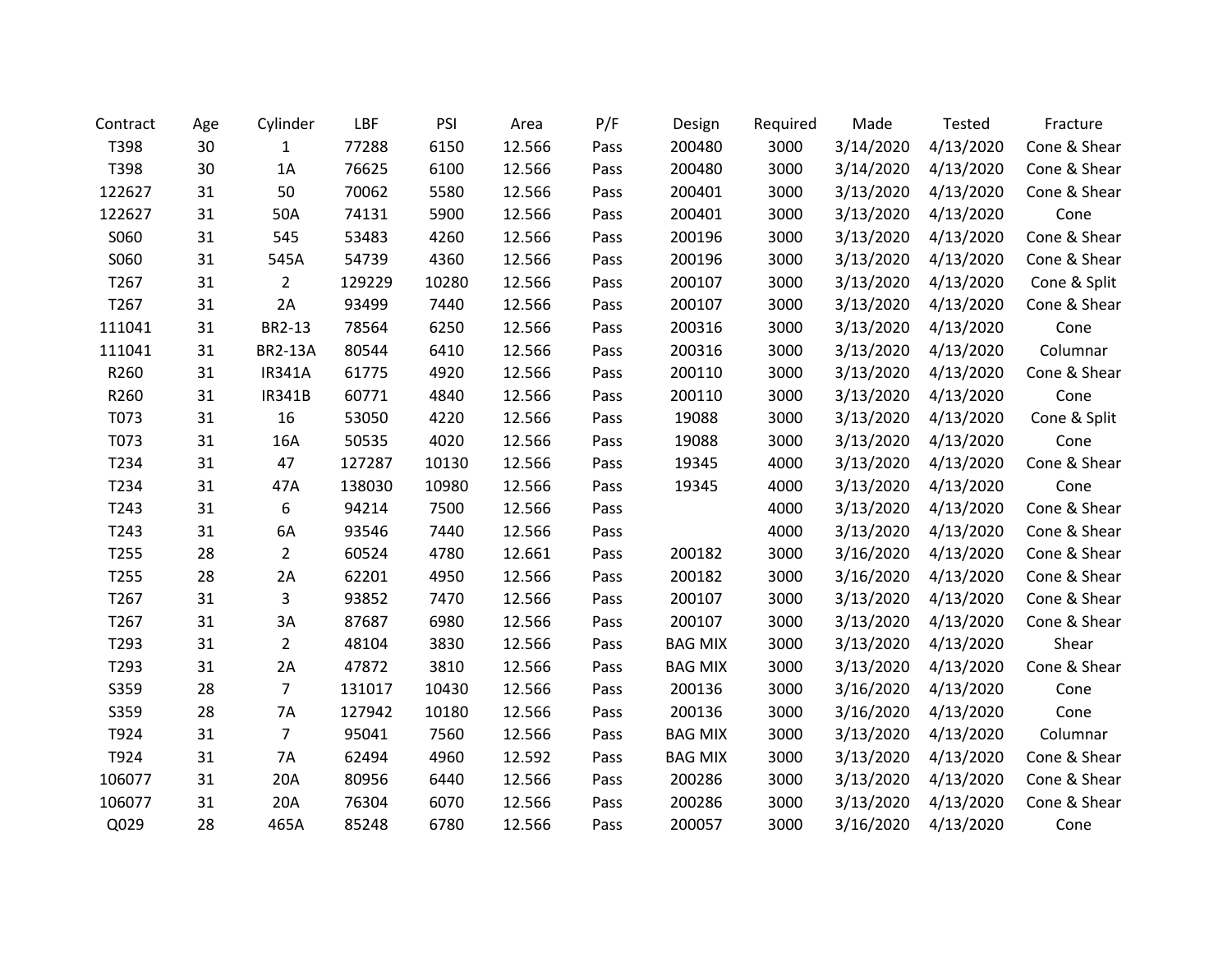| Q029   | 28 | 465A           | 83360  | 6630   | 12.566 | Pass | 200057         | 3000 | 3/16/2020 | 4/13/2020           | Cone          |
|--------|----|----------------|--------|--------|--------|------|----------------|------|-----------|---------------------|---------------|
| R295   | 31 | 100            | 75048  | 5970   | 12.566 | Pass | 200203         | 3000 | 3/13/2020 | 4/13/2020           | Cone          |
| R295   | 31 | 100A           | 77750  | 6190   | 12.566 | Pass | 200203         | 3000 | 3/13/2020 | 4/13/2020           | Columnar      |
| R295   | 28 | 101            | 75032  | 5970   | 12.566 | Pass | 200203         | 3000 | 3/16/2020 | 4/13/2020           | Cone & Shear  |
| R295   | 28 | 101A           | 72158  | 5740   | 12.566 | Pass | 200203         | 3000 | 3/16/2020 | 4/13/2020           | Shear         |
| S060   | 28 | 546            | 62430  | 4970   | 12.566 | Pass | 200196         | 3000 | 3/16/2020 | 4/13/2020           | Cone & Shear  |
| S060   | 28 | 546A           | 67383  | 5360   | 12.566 | Pass | 200196         | 3000 | 3/16/2020 | 4/13/2020           | Cone          |
| T350   | 28 | 14A            | 69037  | 5490   | 12.566 | Pass | 200320         | 3000 | 3/16/2020 | 4/13/2020           | Cone & Shear  |
| T350   | 28 | 14A            | 69079  | 5500   | 12.566 | Pass | 200320         | 3000 |           | 3/16/2020 4/13/2020 | Shear         |
| 123482 | 28 | 6              | 70103  | 5580   | 12.566 | Pass | 200505         | 3000 | 3/16/2020 | 4/13/2020           | Cone & Shear  |
| 123482 | 28 | 6A             | 68649  | 5460   | 12.566 | Pass | 200505         | 3000 | 3/16/2020 | 4/13/2020           | Columnar      |
| T293   | 28 | 3              | 36713  | < 2920 | 12.566 | Fail | <b>BAG MIX</b> | 3000 | 3/16/2020 | 4/13/2020           | <none></none> |
| T293   | 28 | 3A             | 40498  | 3220   | 12.566 | Pass | <b>BAG MIX</b> | 3000 | 3/16/2020 | 4/13/2020           | Cone & Shear  |
| DB1701 | 28 | 196A           | 93405  | 7430   | 12.566 | Pass | 200147         | 3000 | 3/16/2020 | 4/13/2020           | Cone & Shear  |
| DB1701 | 28 | 196B           | 89361  | 7110   | 12.566 | Pass | 200147         | 3000 | 3/16/2020 | 4/13/2020           | Cone          |
| DB1701 | 28 | 681A           | 80245  | 6330   | 12.673 | Pass | 200119         | 3000 | 3/16/2020 | 4/13/2020           | Cone          |
| DB1701 | 28 | 681B           | 75311  | 5940   | 12.673 | Pass | 200119         | 3000 | 3/16/2020 | 4/13/2020           | Columnar      |
| DB1701 | 31 | 792A           | 77145  | 6140   | 12.566 | Pass | 200119         | 3000 | 3/31/2020 | 4/13/2020           | Cone          |
| DB1701 | 31 | 792B           | 67370  | 5360   | 12.566 | Pass | 200119         | 3000 | 3/31/2020 | 4/13/2020           | Cone          |
| R273   | 31 | 144            | 88201  | 7020   | 12.566 | Pass | 200256         | 3000 | 3/13/2020 | 4/13/2020           | Columnar      |
| R273   | 31 | 144A           | 89640  | 7130   | 12.566 | Pass | 200256         | 3000 | 3/13/2020 | 4/13/2020           | Columnar      |
| R273   | 28 | 145            | 78254  | 6230   | 12.566 | Pass | 200256         | 3000 | 3/16/2020 | 4/13/2020           | Cone          |
| R273   | 28 | 145A           | 77345  | 6150   | 12.566 | Pass | 200256         | 3000 | 3/16/2020 | 4/13/2020           | Columnar      |
| T932   | 29 | $\mathbf{1}$   | 55621  | 4430   | 12.566 | Pass | 200178         | 3000 | 3/15/2020 | 4/13/2020           | Cone & Split  |
| T932   | 29 | 1A             | 63614  | 5060   | 12.566 | Pass | 200178         | 3000 | 3/15/2020 | 4/13/2020           | Cone & Shear  |
| T932   | 29 | $\overline{2}$ | 50686  | 4030   | 12.566 | Pass | 200178         | 3000 |           | 3/15/2020 4/13/2020 | Cone & Shear  |
| T932   | 29 | 2A             | 53329  | 4240   | 12.566 | Pass | 200178         | 3000 | 3/15/2020 | 4/13/2020           | Cone & Shear  |
| T267   | 28 | 4              | 106213 | 8450   | 12.566 | Pass | 200107         | 3000 | 3/16/2020 | 4/13/2020           | Cone & Shear  |
| T267   | 28 | 4A             | 78219  | 6220   | 12.566 | Pass | 200107         | 3000 | 3/16/2020 | 4/13/2020           | Cone & Shear  |
| 190311 | 31 | 6              | 95632  | 7610   | 12.566 | Pass | 19925          | 4000 | 3/13/2020 | 4/13/2020           | Columnar      |
| 190311 | 31 | 6A             | 94350  | 7510   | 12.566 | Pass | 19925          | 4000 | 3/13/2020 | 4/13/2020           | Cone          |
| 190311 | 31 | $\overline{7}$ | 70149  | 5580   | 12.566 | Pass | 19925          | 4000 | 3/31/2020 | 4/13/2020           | Cone & Shear  |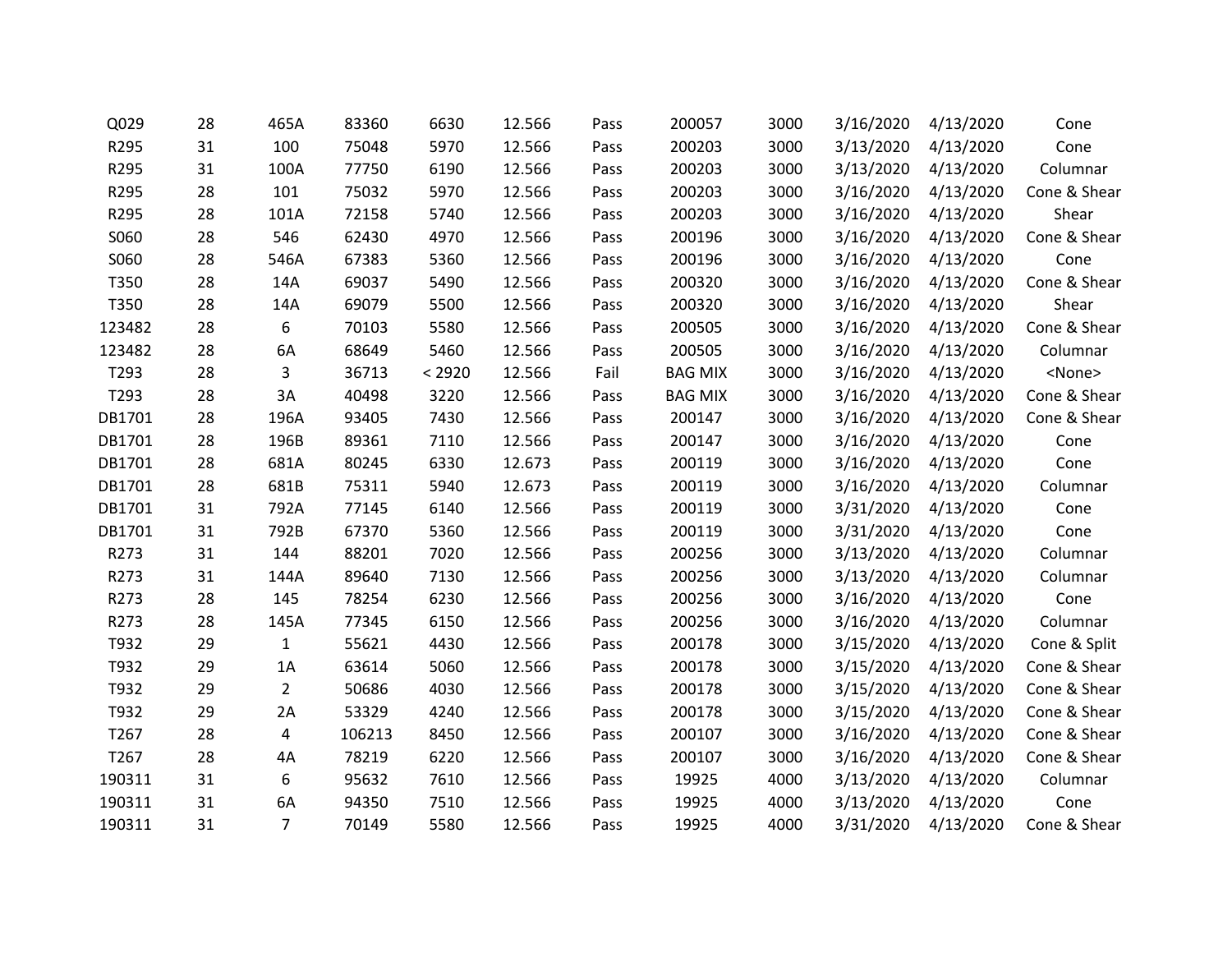| 190311 | 31 | 7A           | 71599  | 5700  | 12.566 | Pass | 19925  | 4000 | 3/31/2020 | 4/13/2020 | Cone & Shear |
|--------|----|--------------|--------|-------|--------|------|--------|------|-----------|-----------|--------------|
| P230   | 31 | 1754         | 71259  | 5670  | 12.566 | Pass | 200154 | 3000 | 3/13/2020 | 4/13/2020 | Cone & Shear |
| P230   | 31 | 1754A        | 71623  | 5700  | 12.566 | Pass | 200154 | 3000 | 3/13/2020 | 4/13/2020 | Cone         |
| P230   | 28 | 1755         | 70930  | 5640  | 12.566 | Pass | 200154 | 3000 | 3/16/2020 | 4/13/2020 | Cone & Shear |
| P230   | 28 | 1755A        | 68565  | 5460  | 12.566 | Pass | 200154 | 3000 | 3/16/2020 | 4/13/2020 | Cone         |
| R243   | 28 | 145          | 88531  | 7050  | 12.566 | Pass | 200527 | 3000 | 3/16/2020 | 4/13/2020 | Cone & Shear |
| R243   | 28 | 145A         | 90518  | 7200  | 12.566 | Pass | 200527 | 3000 | 3/16/2020 | 4/13/2020 | Cone         |
| S127   | 31 | 141          | 78032  | 6220  | 12.554 | Pass | 200040 | 3000 | 3/13/2020 | 4/13/2020 | Cone & Shear |
| S127   | 31 | 141A         | 82375  | 6560  | 12.566 | Pass | 200040 | 3000 | 3/13/2020 | 4/13/2020 | Cone & Shear |
| T234   | 28 | 48           | 125961 | 10020 | 12.566 | Pass | 19345  | 4000 | 3/16/2020 | 4/13/2020 | Columnar     |
| T234   | 28 | 48A          | 128520 | 10230 | 12.566 | Pass | 19345  | 4000 | 3/16/2020 | 4/13/2020 | Cone & Split |
| T397   | 31 | $\mathbf{1}$ | 72374  | 5760  | 12.566 | Pass | 200624 | 3500 | 3/13/2020 | 4/13/2020 | Cone         |
| T397   | 31 | 1A           | 66705  | 5310  | 12.566 | Pass | 200624 | 3500 | 3/13/2020 | 4/13/2020 | Cone & Shear |
| DB1801 | 31 | 54           | 102744 | 8250  | 12.447 | Pass | 200170 | 3000 | 3/13/2020 | 4/13/2020 | Cone & Shear |
| DB1801 | 31 | 54A          | 100887 | 8030  | 12.566 | Pass | 200170 | 3000 | 3/13/2020 | 4/13/2020 | Cone & Shear |
| DB1801 | 31 | 55           | 82340  | 6550  | 12.566 | Pass | 200392 | 3000 | 3/13/2020 | 4/13/2020 | Cone         |
| DB1801 | 31 | 55A          | 82384  | 6560  | 12.566 | Pass | 200392 | 3000 | 3/13/2020 | 4/13/2020 | Cone         |
| DB1801 | 31 | 56           | 69763  | 5550  | 12.566 | Pass | 200169 | 3000 | 3/13/2020 | 4/13/2020 | Cone & Shear |
| DB1801 | 31 | 56A          | 68465  | 5450  | 12.566 | Pass | 200169 | 3000 | 3/13/2020 | 4/13/2020 | Cone & Shear |
| DB1801 | 28 | 57           | 64194  | 5600  | 11.455 | Pass | 200169 | 3000 | 3/16/2020 | 4/13/2020 | Columnar     |
| DB1801 | 28 | 57A          | 62685  | 4990  | 12.566 | Pass | 200169 | 3000 | 3/16/2020 | 4/13/2020 | Columnar     |
| 122627 | 28 | 51           | 85854  | 6830  | 12.566 | Pass | 200128 | 3000 | 3/16/2020 | 4/13/2020 | Shear        |
| 122627 | 28 | 51A          | 84328  | 6710  | 12.566 | Pass | 200128 | 3000 | 3/16/2020 | 4/13/2020 | Cone         |
| S009   | 28 | 20A          | 88242  | 7020  | 12.573 | Pass | 200283 | 3000 | 3/16/2020 | 4/13/2020 | Cone & Shear |
| S009   | 28 | 20A          | 91301  | 7270  | 12.566 | Pass | 200283 | 3000 | 3/16/2020 | 4/13/2020 | Cone         |
| T013   | 28 | 6A           | 61580  | 4940  | 12.454 | Pass | 200216 | 3000 | 3/16/2020 | 4/13/2020 | Cone & Shear |
| T013   | 28 | 6A           | 60611  | 4820  | 12.566 | Pass | 200216 | 3000 | 3/16/2020 | 4/13/2020 | Cone & Shear |
| T281   | 31 | 63A          | 76662  | 6120  | 12.522 | Pass | 200085 | 3000 | 3/13/2020 | 4/13/2020 | Columnar     |
| T281   | 31 | 63A          | 82269  | 6550  | 12.566 | Pass | 200085 | 3000 | 3/13/2020 | 4/13/2020 | Columnar     |
| T281   | 30 | 64A          | 75863  | 6040  | 12.566 | Pass | 200084 | 3000 | 3/14/2020 | 4/13/2020 | Columnar     |
| T281   | 30 | 64A          | 78932  | 6280  | 12.566 | Pass | 200084 | 3000 | 3/14/2020 | 4/13/2020 | Columnar     |
| T281   | 28 | 65A          | 104129 | 8290  | 12.566 | Pass | 200084 | 3000 | 3/16/2020 | 4/13/2020 | Cone & Shear |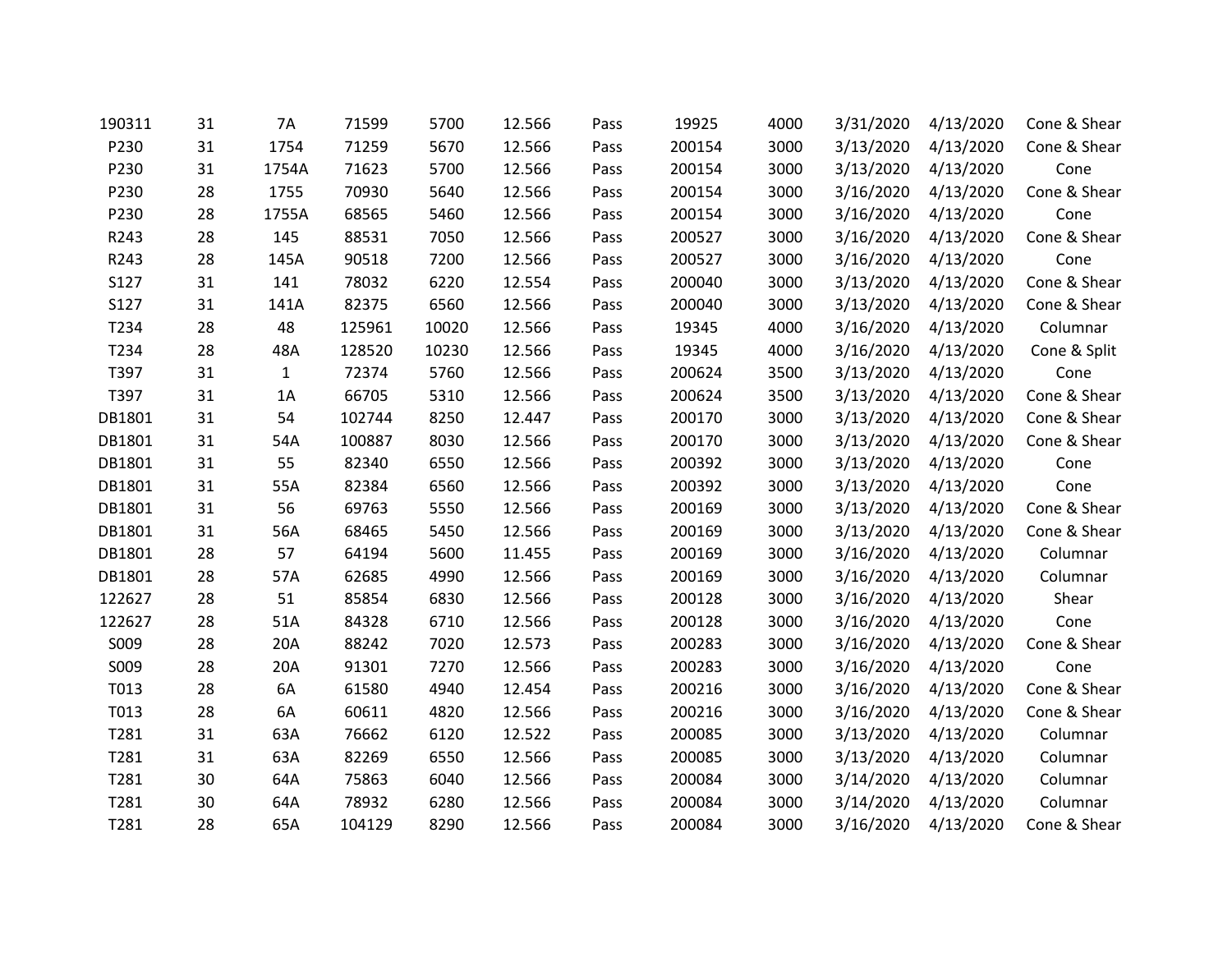| T281   | 28  | 65A   | 107792 | 8580  | 12.566 | Pass | 200084         | 3000  | 3/16/2020 | 4/13/2020 | Columnar     |
|--------|-----|-------|--------|-------|--------|------|----------------|-------|-----------|-----------|--------------|
| T349   | 28  | 6A    | 85423  | 6790  | 12.585 | Pass | 200253         | 3000  | 3/16/2020 | 4/13/2020 | Cone         |
| T349   | 28  | 6A    | 82145  | 6540  | 12.566 | Pass | 200253         | 3000  | 3/16/2020 | 4/13/2020 | Cone         |
| DB1801 | 28  | 29ARK | 153840 | 12240 | 12.566 | Pass | 200046         | 10000 | 3/16/2020 | 4/13/2020 | Cone         |
| DB1801 | 28  | 29ARK | 165006 | 13130 | 12.566 | Pass | 200046         | 10000 | 3/16/2020 | 4/13/2020 | Cone         |
| DB1701 | 28  | 2071A | 74111  | 5900  | 12.566 | Pass | 200150         | 3000  | 3/16/2020 | 4/13/2020 | Cone & Shear |
| DB1701 | 28  | 2071B | 75656  | 6020  | 12.566 | Pass | 200150         | 3000  | 3/16/2020 | 4/13/2020 | Cone & Shear |
| R273   | 17  | 147B  | 80001  | 6370  | 12.566 | Pass | 200256         | 3000  | 3/27/2020 | 4/13/2020 | Cone & Shear |
| S127   | 28  | 142   | 93536  | 7440  | 12.566 | Pass | 200040         | 3000  | 3/16/2020 | 4/13/2020 | Cone & Shear |
| S127   | 28  | 142A  | 100693 | 8010  | 12.566 | Pass | 200040         | 3000  | 3/16/2020 | 4/13/2020 | Cone         |
| T340   | 10  | 16B   | 48356  | 3850  | 12.566 | Pass | <b>BAG MIX</b> | 3000  | 4/13/2020 | 4/13/2020 | Columnar     |
| T340   | 10  | 16C   | 46610  | 3710  | 12.566 | Pass | <b>BAG MIX</b> | 3000  | 4/13/2020 | 4/13/2020 | Columnar     |
| T340   | 10  | 16F   | 44986  | 3580  | 12.566 | Pass | <b>BAG MIX</b> | 3000  | 4/3/2020  | 4/13/2020 | Columnar     |
| T340   | 10  | 16G   | 44643  | 3550  | 12.566 | Pass | <b>BAG MIX</b> | 3000  | 4/3/2020  | 4/13/2020 | Cone & Shear |
| R279   | 14  | 171B  | 55676  | 4430  | 12.566 | Pass | 20406          | 3000  | 3/30/2020 | 4/13/2020 | Cone & Shear |
| R279   | 14  | 171B  | 52625  | 4190  | 12.566 | Pass | 20406          | 3000  | 3/30/2020 | 4/13/2020 | Cone & Shear |
| R279   | 12  | 172B  | 43359  | 3450  | 12.566 | Pass | 20406          | 3000  | 4/1/2020  | 4/13/2020 | Columnar     |
| R279   | 12  | 172B  | 48611  | 3870  | 12.566 | Pass | 20406          | 3000  | 4/1/2020  | 4/13/2020 | Cone & Shear |
| R279   | 11  | 173B  | 56189  | 4470  | 12.566 | Pass | 20406          | 3000  | 4/2/2020  | 4/13/2020 | Cone & Shear |
| R279   | 11  | 173B  | 60273  | 4800  | 12.566 | Pass | 20406          | 3000  | 4/2/2020  | 4/13/2020 | Cone & Shear |
| S359   | 6HR | 17B   | 90152  | 3190  | 28.274 | Pass | 200138         | 2500  | 4/13/2020 | 4/14/2020 | Cone & Shear |
| S359   | 6HR | 17C   | 98444  | 3480  | 28.274 | Pass | 200138         | 2500  | 4/13/2020 | 4/14/2020 | Shear        |
| DB1701 | 28  | 682A  | 115007 | 9150  | 12.566 | Pass | 200140         | 3000  | 3/17/2020 | 4/14/2020 | Cone & Split |
| DB1701 | 28  | 682B  | 114771 | 9130  | 12.566 | Pass | 200140         | 3000  | 3/17/2020 | 4/14/2020 | Columnar     |
| S202   | 28  | 126   | 171948 | 6430  | 26.741 | Pass | 200144         | 3000  | 3/17/2020 | 4/14/2020 | Cone & Shear |
| S202   | 28  | 126A  | 166213 | 6220  | 26.741 | Pass | 200144         | 3000  | 3/17/2020 | 4/14/2020 | Cone & Shear |
| T267   | 28  | 5     | 104373 | 8310  | 12.566 | Pass | <b>BAG MIX</b> | 3000  | 3/17/2020 | 4/14/2020 | Columnar     |
| T267   | 28  | 5A    | 121867 | 9700  | 12.566 | Pass | <b>BAG MIX</b> | 3000  | 3/17/2020 | 4/14/2020 | Cone & Split |
| P230   | 28  | 1756  | 65888  | 5240  | 12.566 | Pass | 200154         | 3000  | 3/17/2020 | 4/14/2020 | Cone & Shear |
| P230   | 28  | 1756A | 66704  | 5310  | 12.566 | Pass | 200154         | 3000  | 3/17/2020 | 4/14/2020 | Cone & Shear |
| T364   | 28  | 6     | 90980  | 7240  | 12.566 | Pass | 200555         | 3000  | 3/17/2020 | 4/14/2020 | Columnar     |
| T364   | 28  | 6A    | 93797  | 7460  | 12.566 | Pass | 200555         | 3000  | 3/17/2020 | 4/14/2020 | Cone         |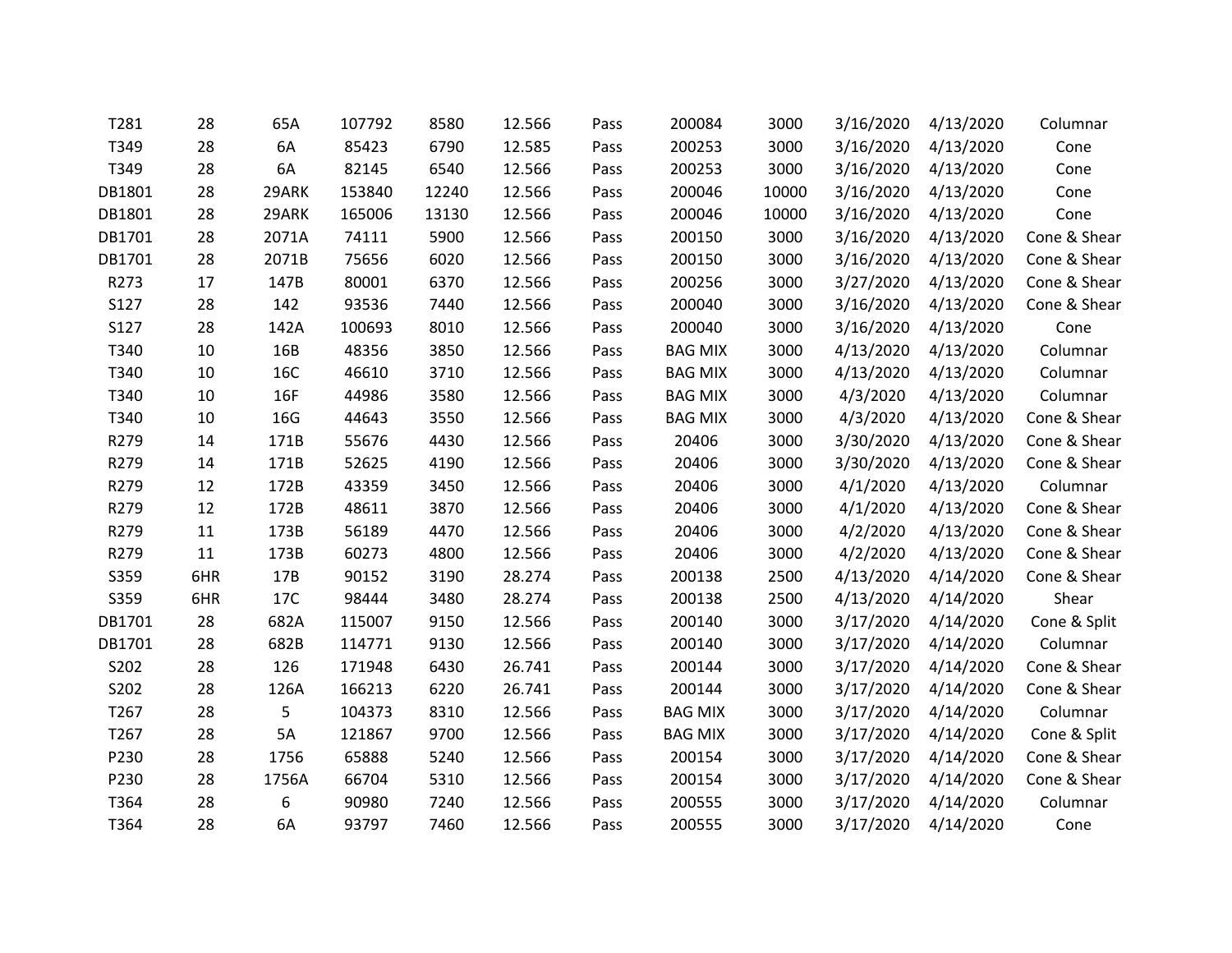| DB1701           | 28             | 227A       | 59881  | 4770   | 12.566 | Pass | 200119 | 3000 | 3/17/2020 | 4/14/2020           | Columnar     |
|------------------|----------------|------------|--------|--------|--------|------|--------|------|-----------|---------------------|--------------|
| DB1701           | 28             | 227B       | 57436  | 4570   | 12.566 | Pass | 200119 | 3000 | 3/17/2020 | 4/14/2020           | Cone         |
| DB1701           | 28             | 228A       | 51279  | 4080   | 12.566 | Pass | 200119 | 3000 | 3/17/2020 | 4/14/2020           | Cone & Shear |
| DB1701           | 28             | 228B       | 51773  | 4120   | 12.566 | Pass | 200119 | 3000 | 3/17/2020 | 4/14/2020           | Cone & Split |
| DB1701           | 28             | 2072A      | 69718  | 5030   | 12.57  | Pass | 200119 | 3000 | 3/17/2020 | 4/14/2020           | Cone & Shear |
| DB1701           | 28             | 2072B      | 70170  | 5060   | 12.566 | Pass | 200119 | 3000 | 3/17/2020 | 4/14/2020           | Cone         |
| DB1801           | 28             | 60         | 46463  | 3690   | 12.598 | Pass | 200169 | 3000 | 3/17/2020 | 4/14/2020           | Cone & Shear |
| DB1801           | 28             | 60A        | 50033  | 3980   | 12.566 | Pass | 200169 | 3000 | 3/17/2020 | 4/14/2020           | Cone         |
| T255             | $\overline{7}$ | 3C         | 35515  | < 2830 | 12.566 | Fail | 200182 | 3000 | 4/7/2020  | 4/14/2020           | Cone & Shear |
| R279             | $\overline{7}$ | 176B       | 47833  | 3810   | 12.566 | Pass | 20406  | 3000 | 4/7/2020  | 4/14/2020           | Cone & Shear |
| R279             | $\overline{7}$ | 176B       | 50005  | 3980   | 12.566 | Pass | 20406  | 3000 | 4/7/2020  | 4/14/2020           | Cone & Shear |
| R273             | 8              | 150B       | 52636  | 4190   | 12.566 | Pass | 200256 | 3000 | 4/6/2020  | 4/14/2020           | Cone & Shear |
| R273             | $\overline{7}$ | 151B       | 47020  | 3740   | 12.566 | Pass | 200256 | 3000 | 4/7/2020  | 4/14/2020           | Cone & Shear |
| T284             | 18HR           | 2B         | 17412  | < 1390 | 12.566 | Fail | 200096 | 4000 | 4/14/2020 | 4/15/2020           | Cone         |
| T284             | 18HR           | 2C         | 17517  | < 1390 | 12.566 | Fail | 200096 | 4000 | 4/14/2020 | 4/15/2020           | Cone         |
| S359             | 6HR            | 18B        | 50922  | < 1800 | 28.274 | Fail | 200138 | 2500 | 4/14/2020 | 4/15/2020           | Cone & Shear |
| S359             | 6HR            | 18C        | 46386  | < 1640 | 28.274 | Fail | 200138 | 2500 | 4/14/2020 | 4/15/2020           | Cone & Shear |
| S359             | 10HR           | 18D        | 103522 | 3660   | 28.274 | Pass | 200138 | 2500 | 4/14/2020 | 4/15/2020           | Shear        |
| S359             | <b>10 HR</b>   | <b>18E</b> | 113713 | 4020   | 28.274 | Pass | 200138 | 2500 | 4/14/2020 | 4/15/2020           | Shear        |
| S060             | 28             | 547        | 81837  | 6510   | 12.566 | Pass | 200196 | 3000 | 3/18/2020 | 4/15/2020           | Cone         |
| S060             | 28             | 547A       | 79470  | 6320   | 12.566 | Pass | 200196 | 3000 | 3/18/2020 | 4/15/2020           | Cone & Shear |
| DB1701           | 28             | 683A       | 75496  | 6010   | 12.566 | Pass | 200119 | 3000 | 3/18/2020 | 4/15/2020           | Columnar     |
| DB1701           | 28             | 683B       | 71915  | 5720   | 12.566 | Pass | 200119 | 3000 | 3/18/2020 | 4/15/2020           | Cone & Shear |
| T307             | 28             | 4          | 64470  | 5130   | 12.566 | Pass | 200516 | 4000 | 3/18/2020 | 4/15/2020           | Columnar     |
| T307             | 28             | 4A         | 62936  | 5010   | 12.566 | Pass | 200516 | 4000 | 3/18/2020 | 4/15/2020           | Cone & Shear |
| T307             | 28             | 3          | 71883  | 5720   | 12.566 | Pass | 200516 | 4000 |           | 3/18/2020 4/15/2020 | Cone & Shear |
| T307             | 28             | 3A         | 73865  | 5880   | 12.566 | Pass | 200516 | 4000 | 3/18/2020 | 4/15/2020           | Columnar     |
| T932             | 28             | 3          | 46236  | 3680   | 12.566 | Pass | 200178 | 3000 | 3/18/2020 | 4/15/2020           | Cone & Shear |
| T932             | 28             | 3A         | 45114  | 3590   | 12.566 | Pass | 200178 | 3000 | 3/18/2020 | 4/15/2020           | Cone         |
| T932             | 28             | 4          | 49329  | 3930   | 12.566 | Pass | 200178 | 3000 | 3/18/2020 | 4/15/2020           | Shear        |
| T932             | 28             | 4A         | 45459  | 3620   | 12.566 | Pass | 200178 | 3000 | 3/18/2020 | 4/15/2020           | Cone & Shear |
| T <sub>267</sub> | 28             | 6          | 123495 | 9810   | 12.585 | Pass | 200107 | 3000 | 3/18/2020 | 4/15/2020           | Columnar     |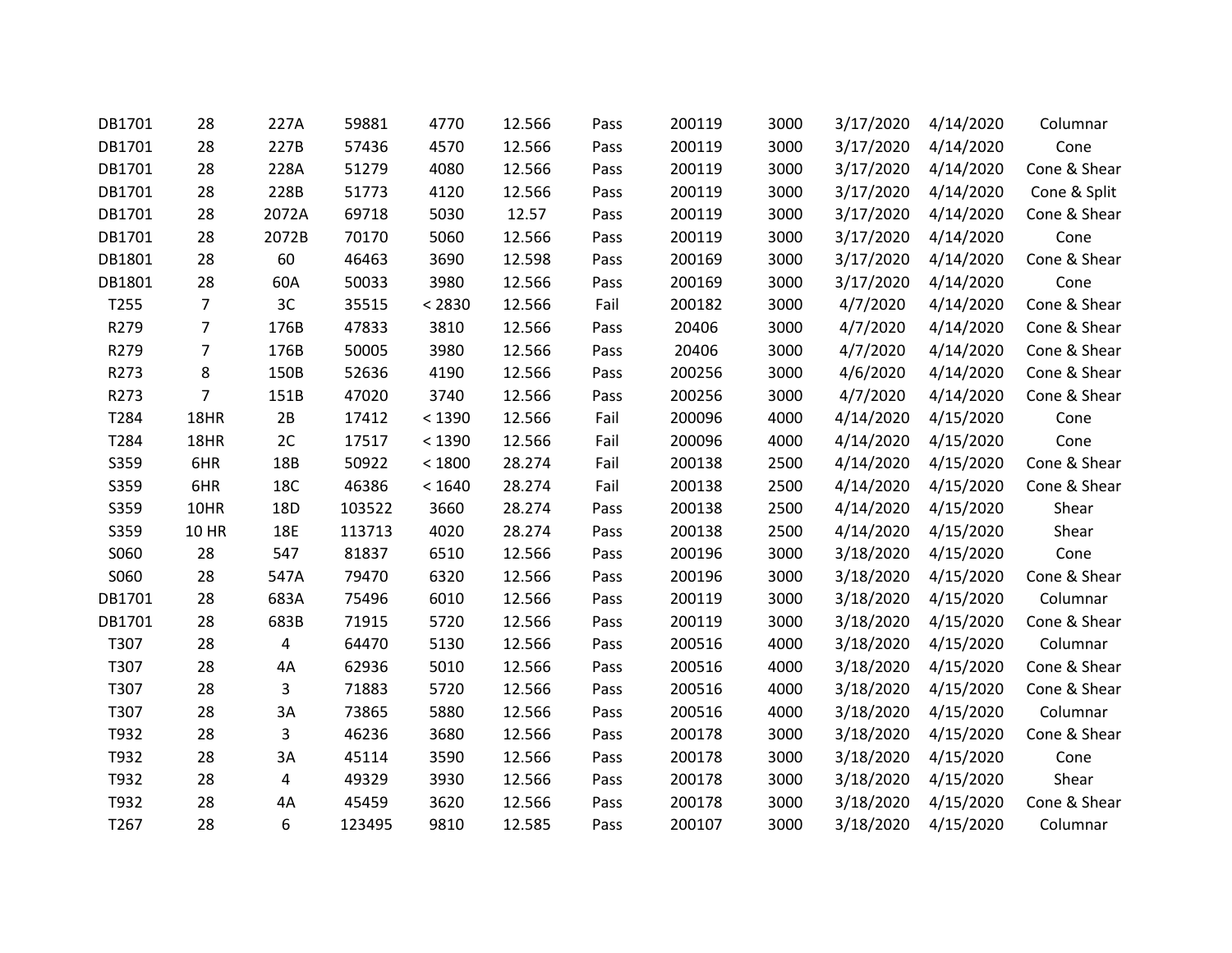| T267   | 28             | 6A   | 98734  | 7860   | 12.566 | Pass | 200107 | 3000 | 3/18/2020 | 4/15/2020 | Columnar     |
|--------|----------------|------|--------|--------|--------|------|--------|------|-----------|-----------|--------------|
| R243   | 28             | 146  | 55004  | 4380   | 12.566 | Pass | 200527 | 3000 | 3/18/2020 | 4/15/2020 | Cone         |
| R243   | 28             | 146A | 54225  | 4320   | 12.566 | Pass | 200527 | 3000 | 3/18/2020 | 4/15/2020 | Cone & Shear |
| S127   | 28             | 143  | 79898  | 6360   | 12.566 | Pass | 200039 | 4000 | 3/18/2020 | 4/15/2020 | Cone & Shear |
| S127   | 28             | 143A | 82766  | 6590   | 12.566 | Pass | 200039 | 4000 | 3/18/2020 | 4/15/2020 | Cone         |
| T234   | 28             | 49   | 154021 | 12260  | 12.566 | Pass | 19345  | 4000 | 3/18/2020 | 4/15/2020 | Columnar     |
| T234   | 28             | 49A  | 114605 | 9120   | 12.566 | Pass | 19345  | 4000 | 3/18/2020 | 4/15/2020 | Columnar     |
| 106077 | 28             | 21A  | 65468  | 5210   | 12.566 | Pass | 200286 | 3000 | 3/18/2020 | 4/15/2020 | Cone & Shear |
| 106077 | 28             | 21A  | 62952  | 5010   | 12.566 | Pass | 200286 | 3000 | 3/18/2020 | 4/15/2020 | Cone & Shear |
| 122627 | 28             | 52   | 66734  | 5310   | 12.566 | Pass | 200401 | 3000 | 3/18/2020 | 4/15/2020 | Cone & Shear |
| 122627 | 28             | 52A  | 66030  | 5250   | 12.566 | Pass | 200401 | 3000 | 3/18/2020 | 4/15/2020 | Cone & Shear |
| R295   | 28             | 102A | 79488  | 6330   | 12.566 | Pass | 200205 | 3000 | 3/18/2020 | 4/15/2020 | Cone         |
| R295   | 28             | 102A | 75718  | 6030   | 12.566 | Pass | 200205 | 3000 | 3/18/2020 | 4/15/2020 | Cone & Shear |
| T265   | 28             | 16A  | 99613  | 7930   | 12.566 | Pass |        | 3000 | 3/18/2020 | 4/15/2020 | Columnar     |
| T265   | 28             | 16A  | 118466 | 9430   | 12.566 | Pass |        | 3000 | 3/18/2020 | 4/15/2020 | Cone & Shear |
| T281   | 28             | 66-A | 73401  | 5840   | 12.566 | Pass | 200084 | 3000 | 3/18/2020 | 4/15/2020 | Cone & Shear |
| T281   | 28             | 66-A | 75907  | 6040   | 12.566 | Pass | 200084 | 3000 | 3/18/2020 | 4/15/2020 | Cone & Shear |
| T338   | 28             | 1A   | 70540  | 5610   | 12.566 | Pass | 200210 | 3000 | 3/18/2020 | 4/15/2020 | Cone         |
| T338   | 28             | 1A   | 69008  | 5490   | 12.566 | Pass | 200210 | 3000 | 3/18/2020 | 4/15/2020 | Cone & Shear |
| T345   | 28             | 19A  | 55174  | 4390   | 12.566 | Pass | 200271 | 3000 | 3/18/2020 | 4/15/2020 | Columnar     |
| T345   | 28             | 19A  | 54657  | 4350   | 12.566 | Pass | 200271 | 3000 | 3/18/2020 | 4/15/2020 | Cone & Shear |
| DB1701 | 28             | 197A | 96256  | 7700   | 12.504 | Pass | 200147 | 3000 | 3/18/2020 | 4/15/2020 | Cone & Shear |
| DB1701 | 28             | 197B | 93087  | 7410   | 12.566 | Pass | 200147 | 3000 | 3/18/2020 | 4/15/2020 | Cone & Shear |
| DB1701 | 28             | 376A | 58053  | 4620   | 12.566 | Pass | 200150 | 3000 | 3/18/2020 | 4/15/2020 | Cone         |
| DB1701 | 28             | 376B | 60341  | 4800   | 12.566 | Pass | 200150 | 3000 | 3/18/2020 | 4/15/2020 | Cone & Shear |
| DB1801 | 28             | 59   | 65237  | 5190   | 12.573 | Pass | 200393 | 4500 | 3/18/2020 | 4/15/2020 | Cone & Shear |
| DB1801 | 28             | 59A  | 63853  | 5080   | 12.566 | Pass | 200393 | 4500 | 3/18/2020 | 4/15/2020 | Cone & Shear |
| Q029   | 28             | 466  | 69295  | 5540   | 12.516 | Pass | 200057 | 3000 | 3/18/2020 | 4/15/2020 | Cone         |
| Q029   | 28             | 466A | 68102  | 5420   | 12.566 | Pass | 200057 | 3000 | 3/18/2020 | 4/15/2020 | Cone & Shear |
| T255   | $\overline{7}$ | 4C   | 88604  | 7050   | 12.566 | Pass | 200552 | 4500 | 4/8/2020  | 4/15/2020 | Cone         |
| R279   | 7              | 177B | 37814  | 3010   | 12.566 | Pass | 20406  | 3000 | 4/8/2020  | 4/15/2020 | Cone & Shear |
| R279   | $\overline{7}$ | 177B | 37236  | < 2960 | 12.566 | Fail | 20406  | 3000 | 4/8/2020  | 4/15/2020 | Cone & Shear |
|        |                |      |        |        |        |      |        |      |           |           |              |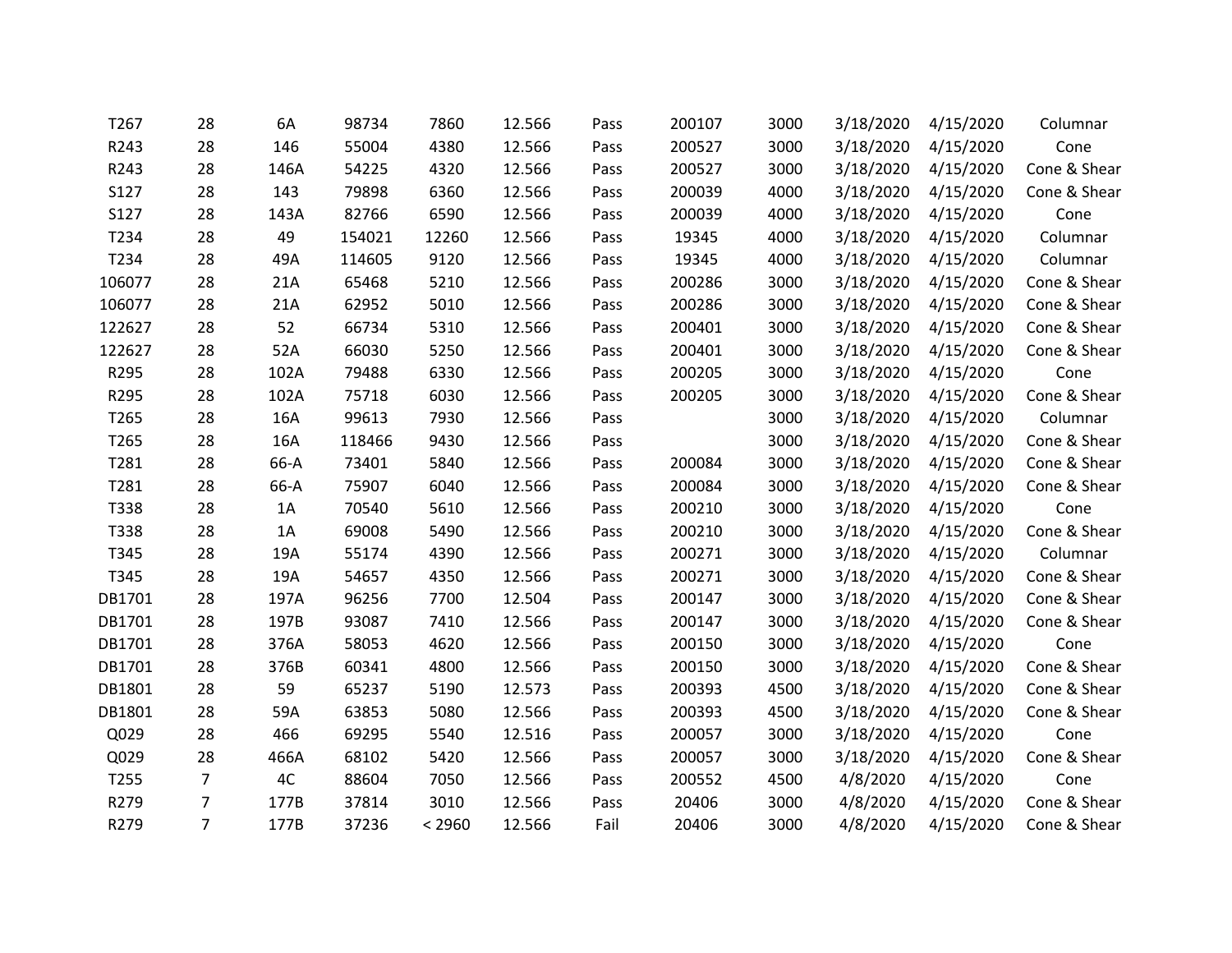| R273   | $\overline{7}$ | 152B           | 45893  | 3650  | 12.566 | Pass | 200256       | 3000 | 4/8/2020  | 4/15/2020 | Cone & Shear |
|--------|----------------|----------------|--------|-------|--------|------|--------------|------|-----------|-----------|--------------|
| S127   | 13             | 154-B          | 58251  | 4640  | 12.566 | Pass | 200040       | 3000 | 4/2/2020  | 4/15/2020 | Cone & Shear |
| S127   | 13             | 154-C          | 69804  | 5550  | 12.566 | Pass | 200040       | 3000 | 4/2/2020  | 4/15/2020 | Columnar     |
| S127   | 12             | 156-B          | 64392  | 5120  | 12.566 | Pass | 200040       | 3000 | 4/3/2020  | 4/15/2020 | Cone         |
| S127   | 12             | 156-C          | 64225  | 5110  | 12.566 | Pass | 200040       | 3000 | 4/3/2020  | 4/15/2020 | Cone & Shear |
| S127   | 9              | 158-B          | 61300  | 4880  | 12.566 | Pass | 200040       | 3000 | 4/6/2020  | 4/15/2020 | Cone & Shear |
| S127   | 9              | 158-C          | 58955  | 4690  | 12.566 | Pass | 200040       | 3000 | 4/6/2020  | 4/15/2020 | Cone & Shear |
| S127   | 8              | 160-B          | 59642  | 4750  | 12.566 | Pass | 200040       | 3000 | 4/7/2020  | 4/15/2020 | Columnar     |
| S127   | 8              | 160-C          | 61899  | 4930  | 12.566 | Pass | 200040       | 3000 | 4/7/2020  | 4/15/2020 | Cone & Shear |
| S060   | 28             | 548            | 78859  | 6280  | 12.566 | Pass | 200196       | 3000 | 3/19/2020 | 4/16/2020 | Columnar     |
| S060   | 28             | 548A           | 75795  | 6030  | 12.566 | Pass | 200196       | 3000 | 3/19/2020 | 4/16/2020 | Columnar     |
| 111041 | 28             | <b>BR1-8</b>   | 76416  | 6080  | 12.566 | Pass | 200316       | 3000 | 3/19/2020 | 4/16/2020 | Cone & Shear |
| 111041 | 28             | <b>BR1-8A</b>  | 72828  | 5800  | 12.566 | Pass | 200316       | 3000 | 3/19/2020 | 4/16/2020 | Cone & Shear |
| S202   | 28             | 127            | 84750  | 6740  | 12.566 | Pass | 200147       | 3000 | 3/19/2020 | 4/16/2020 | Cone         |
| S202   | 28             | 127A           | 92972  | 7400  | 12.566 | Pass | 200147       | 3000 | 3/19/2020 | 4/16/2020 | Cone         |
| S202   | 28             | 128            | 87770  | 6980  | 12.566 | Pass | 200413       | 4000 | 3/19/2020 | 4/16/2020 | Cone         |
| S202   | 28             | 128A           | 82513  | 6570  | 12.566 | Pass | 200413       | 4000 | 3/19/2020 | 4/16/2020 | Cone         |
| R243   | 28             | 147            | 82586  | 6570  | 12.566 | Pass | 200527       | 3000 | 3/19/2020 | 4/16/2020 | Cone & Shear |
| R243   | 28             | 147A           | 79198  | 6300  | 12.566 | Pass | 200527       | 3000 | 3/19/2020 | 4/16/2020 | Cone & Shear |
| R243   | 28             | 148            | 84654  | 6740  | 12.566 | Pass | 200527       | 3000 | 3/19/2020 | 4/16/2020 | Columnar     |
| R243   | 28             | 148A           | 81681  | 6500  | 12.566 | Pass | 200527       | 3000 | 3/19/2020 | 4/16/2020 | Cone         |
| R260   | 28             | <b>IR342A</b>  | 63071  | 5020  | 12.566 | Pass | 200110       | 3000 | 3/19/2020 | 4/16/2020 | Columnar     |
| R260   | 28             | <b>IR342B</b>  | 64735  | 5150  | 12.566 | Pass | 200110       | 3000 | 3/19/2020 | 4/16/2020 | Columnar     |
| R279   | 28             | 164A           | 58525  | 4660  | 12.566 | Pass | 200406       | 3000 | 3/19/2020 | 4/16/2020 | Cone         |
| R279   | 28             | 164A           | 59447  | 4730  | 12.566 | Pass | 200406       | 3000 | 3/19/2020 | 4/16/2020 | Cone & Shear |
| T234   | 28             | 50             | 161754 | 12870 | 12.566 | Pass | 19345        | 4000 | 3/19/2020 | 4/16/2020 | Columnar     |
| T234   | 28             | 50A            | 115822 | 9220  | 12.566 | Pass | 19345        | 4000 | 3/19/2020 | 4/16/2020 | Cone & Shear |
| T926   | 28             | $\overline{7}$ | 78928  | 6280  | 12.566 | Pass | <b>GROUT</b> | 3000 | 3/19/2020 | 4/16/2020 | Cone & Shear |
| T926   | 28             | <b>7A</b>      | 84164  | 6700  | 12.566 | Pass | <b>GROUT</b> | 3000 | 3/19/2020 | 4/16/2020 | Cone & Shear |
| 106077 | 28             | 22A            | 72077  | 5740  | 12.566 | Pass | 200286       | 3000 | 3/19/2020 | 4/16/2020 | Cone & Shear |
| 106077 | 28             | 22A            | 73280  | 5830  | 12.566 | Pass | 200286       | 3000 | 3/19/2020 | 4/16/2020 | Cone & Shear |
| 122627 | 28             | 53             | 67562  | 5380  | 12.566 | Pass | 200401       | 3000 | 3/19/2020 | 4/16/2020 | Cone & Shear |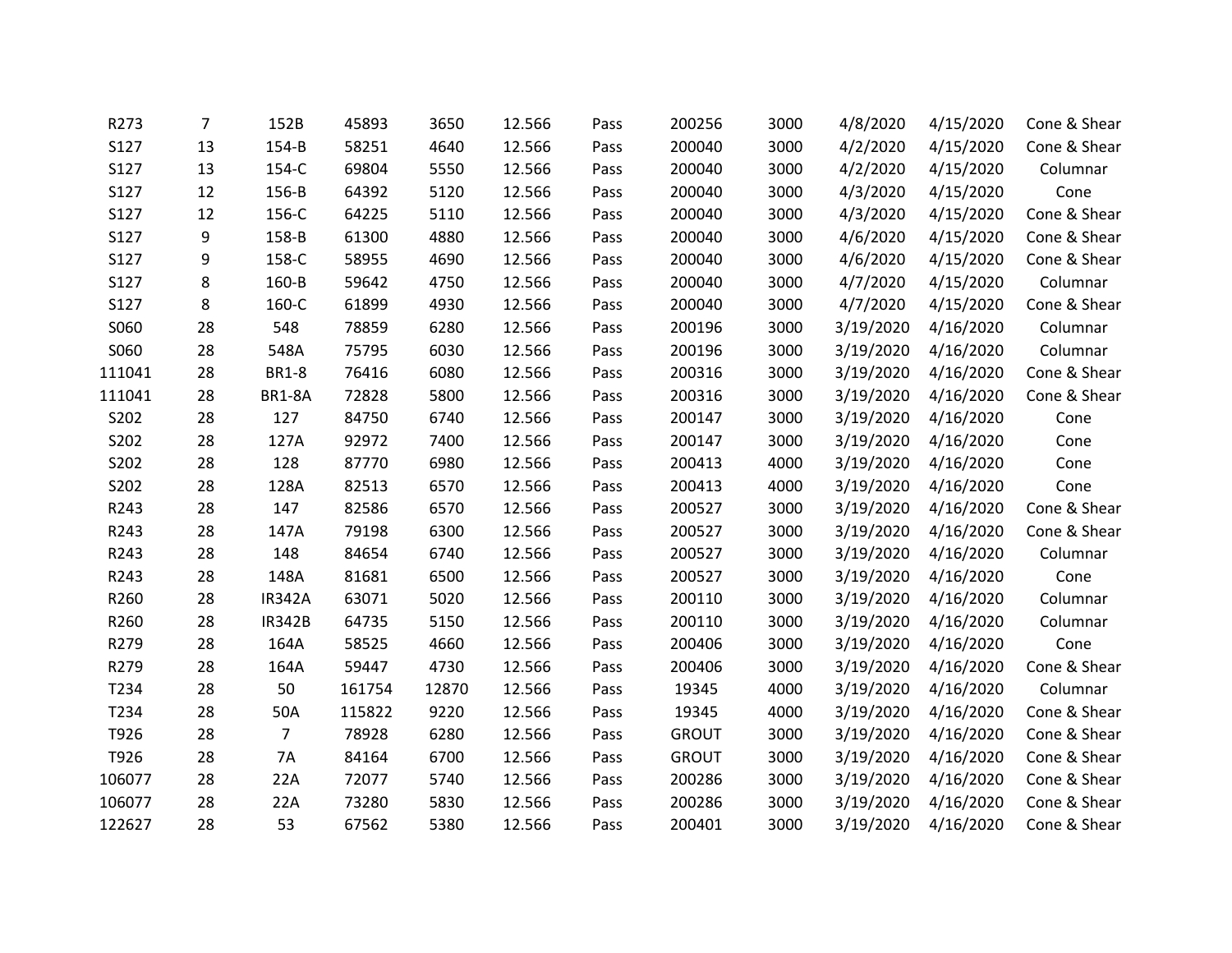| 122627 | 28             | 53A            | 71238  | 5670  | 12.566 | Pass | 200401         | 3000  | 3/19/2020 | 4/16/2020           | Cone & Shear |
|--------|----------------|----------------|--------|-------|--------|------|----------------|-------|-----------|---------------------|--------------|
| R295   | 28             | 103A           | 58660  | 4670  | 12.566 | Pass | 200203         | 3000  | 3/19/2020 | 4/16/2020           | Cone & Shear |
| R295   | 28             | 103A           | 56723  | 4510  | 12.566 | Pass | 200203         | 3000  | 3/19/2020 | 4/16/2020           | Cone & Shear |
| T022   | 28             | 1A             | 76142  | 6060  | 12.566 | Pass | 200387         | 3000  | 3/19/2020 | 4/16/2020           | Columnar     |
| T022   | 28             | 1A             | 75151  | 5980  | 12.566 | Pass | 200387         | 3000  | 3/19/2020 | 4/16/2020           | Cone & Shear |
| T281   | 28             | 67A            | 83070  | 6610  | 12.566 | Pass | 200084         | 3000  | 3/19/2020 | 4/16/2020           | Columnar     |
| T281   | 28             | 67A            | 71870  | 5720  | 12.566 | Pass | 200084         | 3000  | 3/19/2020 | 4/16/2020           | Columnar     |
| T345   | 28             | 20A            | 50807  | 4040  | 12.566 | Pass | 200271         | 3000  | 3/19/2020 | 4/16/2020           | Columnar     |
| T345   | 28             | 20A            | 50932  | 4050  | 12.566 | Pass | 200271         | 3000  |           | 3/19/2020 4/16/2020 | Columnar     |
| DB1801 | 28             | 30ARK          | 157690 | 12550 | 12.566 | Pass | 200046         | 10000 | 3/19/2020 | 4/16/2020           | Cone         |
| DB1801 | 28             | 30ARK          | 139637 | 11110 | 12.566 | Pass | 200046         | 10000 | 3/19/2020 | 4/16/2020           | Cone         |
| DB1701 | 28             | 684A           | 70951  | 5650  | 12.566 | Pass | 200119         | 3000  | 3/19/2020 | 4/16/2020           | Cone         |
| DB1701 | 28             | 684B           | 70117  | 5580  | 12.566 | Pass | 200119         | 3000  | 3/19/2020 | 4/16/2020           | Columnar     |
| DB1701 | 28             | 2073A          | 67400  | 5360  | 12.573 | Pass | 200119         | 3000  | 3/19/2020 | 4/16/2020           | Cone & Shear |
| DB1701 | 28             | 2073B          | 60755  | 4830  | 12.566 | Pass | 200119         | 3000  | 3/19/2020 | 4/16/2020           | Cone & Shear |
| S127   | 28             | 144            | 69136  | 5520  | 12.522 | Pass | 200039         | 4000  | 3/19/2020 | 4/16/2020           | Cone & Shear |
| S127   | 28             | 144A           | 73127  | 5820  | 12.566 | Pass | 200039         | 4000  | 3/19/2020 | 4/16/2020           | Cone         |
| T924   | 28             | 8              | 106430 | 8470  | 12.566 | Pass | <b>BAG MIX</b> | 3000  | 3/19/2020 | 4/16/2020           | Columnar     |
| T924   | 28             | <b>8A</b>      | 106357 | 8460  | 12.566 | Pass | <b>BAG MIX</b> | 3000  | 3/19/2020 | 4/16/2020           | Columnar     |
| DB1801 | 28             | 61             | 54715  | 4330  | 12.623 | Pass | 200169         | 3000  | 3/19/2020 | 4/16/2020           | Columnar     |
| DB1801 | 28             | 61A            | 53300  | 4240  | 12.566 | Pass | 200169         | 3000  | 3/19/2020 | 4/16/2020           | Columnar     |
| Q029   | 28             | 467A           | 83071  | 6610  | 12.566 | Pass | 200285         | 4000  | 3/19/2020 | 4/16/2020           | Cone         |
| Q029   | 28             | 467A           | 81639  | 6500  | 12.566 | Pass | 200285         | 4000  | 3/19/2020 | 4/16/2020           | Cone         |
| Q029   | 28             | 468A           | 82445  | 6530  | 12.623 | Pass | 200285         | 4000  | 3/19/2020 | 4/16/2020           | Cone         |
| Q029   | 28             | 468A           | 82367  | 6550  | 12.566 | Pass | 200285         | 4000  | 3/19/2020 | 4/16/2020           | Shear        |
| 123482 | 28             | $\overline{7}$ | 63082  | 5020  | 12.566 | Pass | 200505         | 3000  | 3/19/2020 | 4/16/2020           | Cone & Shear |
| 123482 | 28             | <b>7A</b>      | 54810  | 4360  | 12.566 | Pass | 200505         | 3000  | 3/19/2020 | 4/16/2020           | Cone & Shear |
| R273   | $\overline{7}$ | 153B           | 58428  | 4650  | 12.566 | Pass | 200256         | 3000  | 4/9/2020  | 4/16/2020           | Columnar     |
| S127   | 20             | 149B           | 81112  | 6450  | 12.566 | Pass | 200401         | 3000  | 3/27/2020 | 4/16/2020           | Cone         |
| S127   | 20             | 149C           | 75458  | 6000  | 12.566 | Pass | 200401         | 3000  | 3/27/2020 | 4/16/2020           | Cone & Shear |
| T062   | 28             | 22             | 77557  | 6170  | 12.566 | Pass | 200493         | 3000  | 3/20/2020 | 4/17/2020           | Cone & Shear |
| T062   | 28             | 22A            | 80676  | 6420  | 12.566 | Pass | 200493         | 3000  | 3/20/2020 | 4/17/2020           | Columnar     |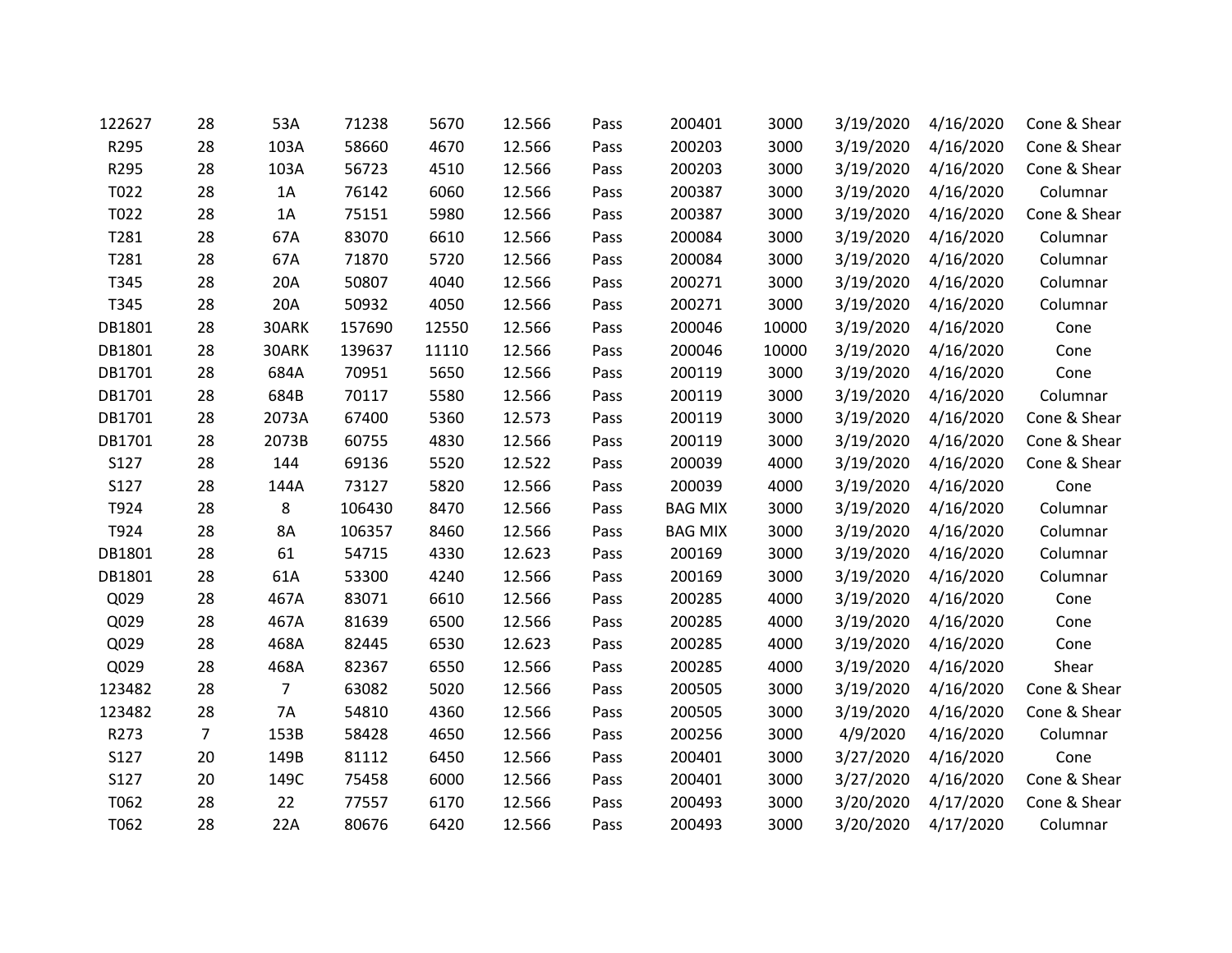| 122627      | 28             | 54             | 87999 | 7000 | 12.566 | Pass | 200129                                                                                                              | 4000 | 3/20/2020 | 4/17/2020           | Cone         |
|-------------|----------------|----------------|-------|------|--------|------|---------------------------------------------------------------------------------------------------------------------|------|-----------|---------------------|--------------|
| 122627      | 28             | 54A            | 87986 | 7000 | 12.566 | Pass | 200129                                                                                                              | 4000 | 3/20/2020 | 4/17/2020           | Cone & Shear |
| R295        | 28             | 104A           | 68473 | 5450 | 12.566 | Pass | 200203                                                                                                              | 3000 |           | 3/20/2020 4/17/2020 | Columnar     |
| R295        | 28             | 104A           | 70523 | 5610 | 12.566 | Pass | 200203                                                                                                              | 3000 | 3/20/2020 | 4/17/2020           | Cone         |
| DB1701      | 28             | 685A           | 79338 | 6310 | 12.566 | Pass | 200119                                                                                                              | 3000 | 3/20/2020 | 4/17/2020           | Cone         |
| DB1701      | 28             | 685B           | 79620 | 6340 | 12.566 | Pass | 200119                                                                                                              | 3000 | 3/20/2020 | 4/17/2020           | Cone         |
| DB1801      | 28             | 62             | 53197 | 4230 | 12.566 | Pass | 200169                                                                                                              | 3000 | 3/20/2020 | 4/17/2020           | Cone & Shear |
| DB1801      | 28             | 62A            | 52670 | 4190 | 12.566 | Pass | 200169                                                                                                              | 3000 | 3/20/2020 | 4/17/2020           | Cone         |
| DB1801      | 28             | 63             | 53390 | 4250 | 12.566 | Pass | 200169                                                                                                              | 3000 |           | 3/20/2020 4/17/2020 | Cone         |
| DB1801      | 28             | 63A            | 53142 | 4230 | 12.566 | Pass | 200169                                                                                                              | 3000 | 3/20/2020 | 4/17/2020           | Cone & Split |
| T299        | 28             | 7A             | 57161 | 4570 | 12.504 | Pass | <b>GROUT</b>                                                                                                        | 3000 | 3/20/2020 | 4/17/2020           | Cone & Shear |
| T299        | 28             | <b>7A</b>      | 56371 | 4490 | 12.566 | Pass | <b>GROUT</b>                                                                                                        | 3000 | 3/20/2020 | 4/17/2020           | Cone & Split |
| T340        | 14             | 16H            | 44862 | 3570 | 12.566 | Pass | <b>BAG MIX</b>                                                                                                      | 3000 | 4/3/2020  | 4/17/2020           | Cone & Shear |
| T340        | 14             | 161            | 45615 | 3630 | 12.566 | Pass | <b>BAG MIX</b>                                                                                                      | 3000 | 4/3/2020  | 4/17/2020           | Cone & Shear |
| R273        | $\overline{7}$ | 154B           | 55928 | 4450 | 12.566 | Pass | 200256                                                                                                              | 3000 | 4/10/2020 | 4/17/2020           | Cone & Shear |
| S338        | 15             | 729B           | 66289 | 5280 | 12.566 | Pass | 200661                                                                                                              | 3000 | 4/2/2020  | 4/17/2020           | Cone & Shear |
| S338        | 15             | 729C           | 66242 | 5270 | 12.566 | Pass | 200661                                                                                                              | 3000 | 4/2/2020  | 4/17/2020           | Cone & Shear |
| <b>S338</b> | 14             | 730B           | 54021 | 4300 | 12.566 | Pass | 200661                                                                                                              | 3000 | 4/3/2020  | 4/17/2020           | Columnar     |
| <b>S338</b> | 14             | 730C           | 56834 | 4520 | 12.566 | Pass | 200661                                                                                                              | 3000 | 4/3/2020  | 4/17/2020           | Cone & Shear |
| S338        | 8              | 732D           | 58380 | 4650 | 12.566 | Pass | 200661                                                                                                              | 3000 | 4/9/2020  | 4/17/2020           | Columnar     |
| S338        | 8              | 732E           | 57227 | 4550 | 12.566 | Pass | 200661                                                                                                              | 3000 | 4/9/2020  | 4/17/2020           | Columnar     |
| S338        | $\overline{7}$ | 733D           | 43422 | 3460 | 12.566 | Pass | 200661                                                                                                              | 3000 | 4/10/2020 | 4/17/2020           | Cone & Shear |
| S338        | $\overline{7}$ | 733E           | 46448 | 3700 | 12.566 | Pass | 200661                                                                                                              | 3000 | 4/10/2020 | 4/17/2020           | Cone & Shear |
|             |                |                |       |      |        |      | THE FOLLOWING CYLINDER WERE NOT BROKEN AT THE HQ LAB BUT RATHER AT A REGIONAL LAB DUE TO COVID-19 SOCIAL DISTANCING |      |           |                     |              |
| 121515      | 28             | 15A            | 62498 | 4972 | 12.56  | Pass | 200063                                                                                                              | 3000 | 3/19/2020 | 4/16/2020           |              |
| 121515      | 28             | 15A            | 61480 | 4891 | 12.56  | Pass | 200063                                                                                                              | 3000 | 3/19/2020 | 4/16/2020           |              |
| T922        | 28             | 5              | 96656 | 7690 | 12.56  | Pass | 200346                                                                                                              | 3000 | 3/13/2020 | 4/13/2020           |              |
| T922        | 28             | 5A             | 90380 | 7190 | 12.56  | Pass | 200346                                                                                                              | 3000 | 3/13/2020 | 4/13/2020           |              |
| T922        | 28             | 6              | 93764 | 7461 | 12.56  | Pass | 200346                                                                                                              | 3000 | 3/17/2020 | 4/14/2020           |              |
| T922        | 28             | 6A             | 94749 | 7540 | 12.56  | Pass | 200346                                                                                                              | 3000 | 3/17/2020 | 4/14/2020           |              |
| T922        | 28             | $\overline{7}$ | 96671 | 7693 | 12.56  | Pass | 200346                                                                                                              | 3000 | 3/18/2020 | 4/15/2020           |              |
| T922        | 28             | 7A             | 95314 | 7585 | 12.56  | Pass | 200346                                                                                                              | 3000 | 3/18/2020 | 4/15/2020           |              |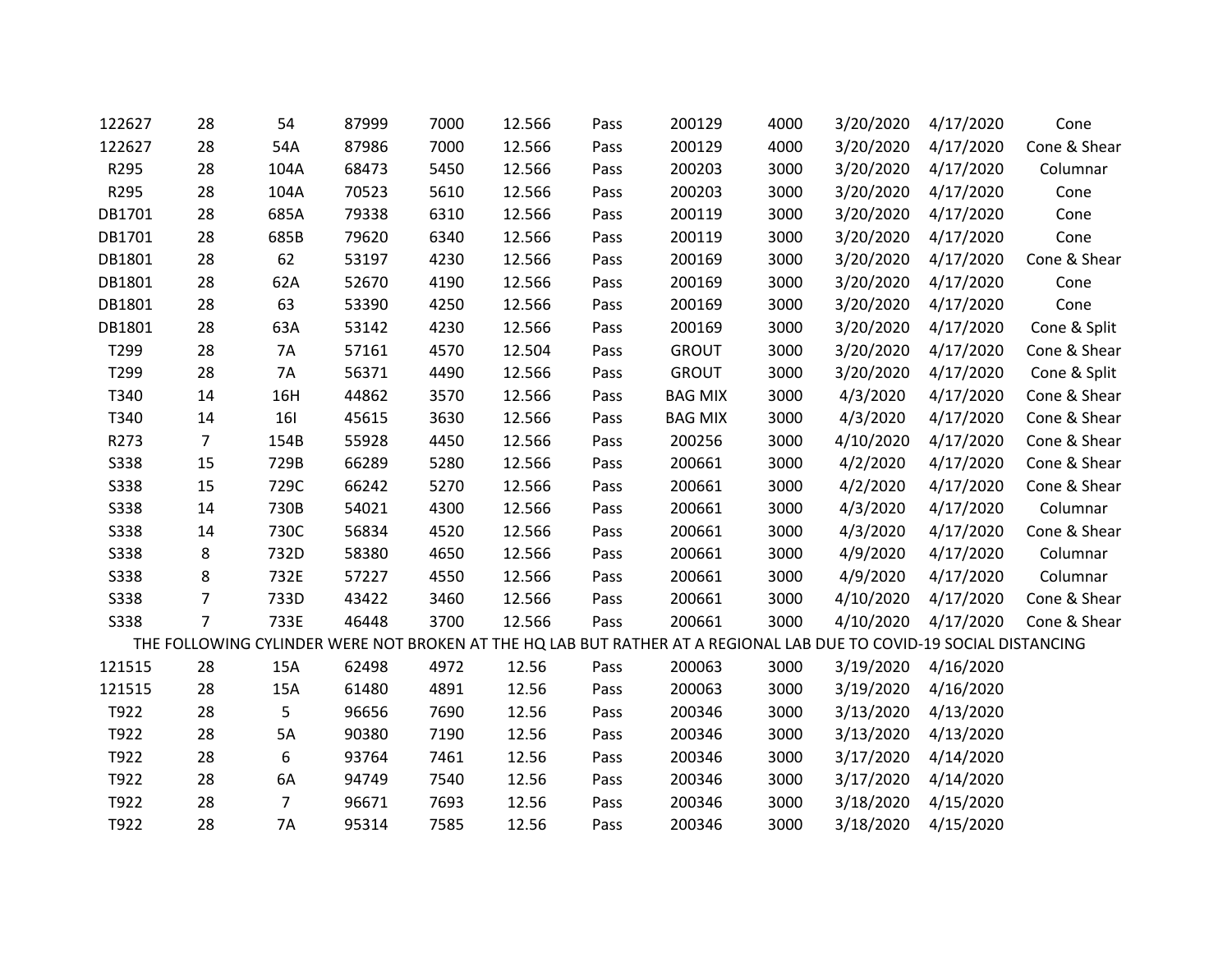| S285       | 28 | 70           | 81895  | 6520  | 12.56 | Pass | 200449 | 3000 | 3/16/2020 | 4/13/2020 |
|------------|----|--------------|--------|-------|-------|------|--------|------|-----------|-----------|
| S285       | 28 | 70A          | 83954  | 6690  | 12.56 | Pass | 200449 | 3000 | 3/16/2020 | 4/13/2020 |
| S285       | 28 | 71           | 65999  | 5252  | 12.56 | Pass | 200449 | 3000 | 3/17/2020 | 4/14/2020 |
| S285       | 28 | 71A          | 67472  | 5369  | 12.56 | Pass | 200449 | 3000 | 3/17/2020 | 4/14/2020 |
| S285       | 28 | 68           | 59092  | 4701  | 12.56 | Pass | 200449 | 3000 | 3/6/2020  | 4/3/2020  |
| S285       | 28 | 68A          | 57533  | 4577  | 12.56 | Pass | 200449 | 3000 | 3/6/2020  | 4/3/2020  |
| <b>CPI</b> | 28 | 11L          | 168417 | 13400 | 12.56 | Pass | 200372 | 8000 | 3/16/2020 | 4/13/2020 |
| <b>CPI</b> | 28 | 11L          | 170194 | 13540 | 12.56 | Pass | 200372 | 8000 | 3/16/2020 | 4/13/2020 |
| <b>CPI</b> | 28 | 11M          | 162612 | 12940 | 12.56 | Pass | 200372 | 8000 | 3/16/2020 | 4/13/2020 |
| CPI        | 28 | 11M          | 16610  | 13220 | 12.56 | Pass | 200372 | 8000 | 3/16/2020 | 4/13/2020 |
| <b>CPI</b> | 28 | 32L          | 167754 | 13350 | 12.56 | Pass | 200372 | 7000 | 3/13/2020 | 4/13/2020 |
| <b>CPI</b> | 28 | 32L          | 156567 | 12560 | 12.56 | Pass | 200372 | 7000 | 3/13/2020 | 4/13/2020 |
| T246       | 28 | 5            | 81191  | 6461  | 12.56 | Pass | 200620 |      | 3/16/2020 | 4/14/2020 |
| T246       | 28 | 5A           | 78460  | 6244  | 12.56 | Pass | 200620 |      | 3/16/2020 | 4/14/2020 |
| T246       | 28 | 6            | 84722  | 6740  | 12.56 | Pass | 200620 | 3500 | 3/17/2020 | 4/14/2020 |
| T246       | 28 | 6A           | 78997  | 6286  | 12.56 | Pass | 200620 | 3500 | 3/17/2020 | 4/14/2020 |
| Q031       | 28 | 500          | 248853 | 8800  | 28.27 | Pass | 200299 | 3000 | 3/13/2020 | 4/13/2020 |
| Q031       | 28 | 500A         | 238246 | 8430  | 28.27 | Pass | 200299 | 3000 | 3/13/2020 | 4/13/2020 |
| Q031       | 28 | 501          | 214925 | 7600  | 28.27 | Pass | 200299 | 3000 | 3/14/2020 | 4/11/2020 |
| Q031       | 28 | 501A         | 224283 | 7930  | 28.27 | Pass | 200299 | 3000 | 3/14/2020 | 4/11/2020 |
| Q031       | 28 | 502          | 115267 | 9173  | 12.56 | Pass | 200297 | 3000 | 3/17/2020 | 4/14/2020 |
| Q031       | 28 | 502A         | 109763 | 8735  | 12.56 | Pass | 200297 | 3000 | 3/17/2020 | 4/14/2020 |
| T016       | 28 | 94           | 118864 | 9459  | 12.56 | Pass | 200297 | 3000 | 3/13/2020 | 4/10/2020 |
| T016       | 28 | 94A          | 108371 | 8624  | 12.56 | Pass | 200297 | 3000 | 3/13/2020 | 4/10/2020 |
| T351       | 28 | $\mathbf{1}$ | 98118  | 7810  | 12.56 | Pass | 200297 | 3000 | 3/13/2020 | 4/10/2020 |
| T351       | 28 | 1A           | 97503  | 7760  | 12.56 | Pass | 200297 | 3000 | 3/13/2020 | 4/10/2020 |
| S289       | 28 | 13           | 93570  | 7446  | 12.56 | Pass | 200357 | 3000 | 3/7/2020  | 4/3/2020  |
| S289       | 28 | 13A          | 74030  | 5891  | 12.56 | Pass | 200357 | 3000 | 3/7/2020  | 4/3/2020  |
| S277       | 28 | $C19-1$      | 88300  | 7027  | 12.56 | Pass | 200344 | 4000 | 3/6/2020  | 4/3/2020  |
| S277       | 28 | $C19-1A$     | 99700  | 7934  | 12.56 | Pass | 200344 | 4000 | 3/6/2020  | 4/3/2020  |
| S277       | 28 | $C19-2$      | 101330 | 8063  | 12.56 | Pass | 200344 | 4000 | 3/6/2020  | 4/3/2020  |
| S277       | 28 | $C19-2A$     | 104210 | 8293  | 12.56 | Pass | 200344 | 4000 | 3/6/2020  | 4/3/2020  |